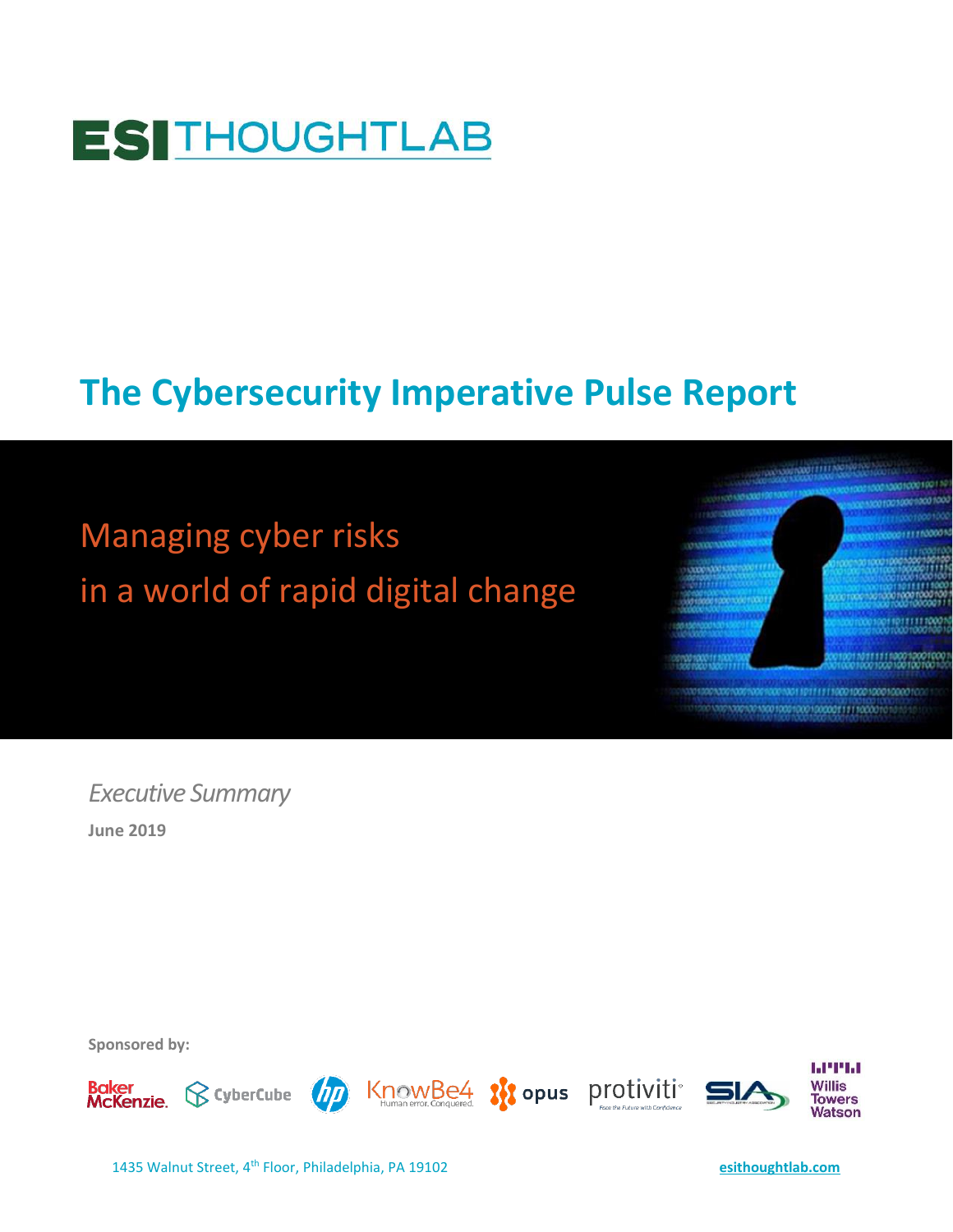The Cybersecurity Imperative program was sponsored by a coalition of leading consulting firms and other providers of cybersecurity-related services and products. Each organization is an expert in its own field and provided valuable knowledge and perspectives that enhanced the research methodology, results, and best practices included in the study.

We would like to thank our sponsors—Baker McKenzie, CyberCube, HP, KnowBe4, Opus, Protiviti, the Security Industry Association (SIA), and Willis Towers Watson as well as our partner WSJ Pro Cybersecurity and our project management team, for helping us create and conduct our original watershed cybersecurity survey and study, as well as the follow-up Cybersecurity Imperative Pulse Survey and analysis that is included in this executive summary.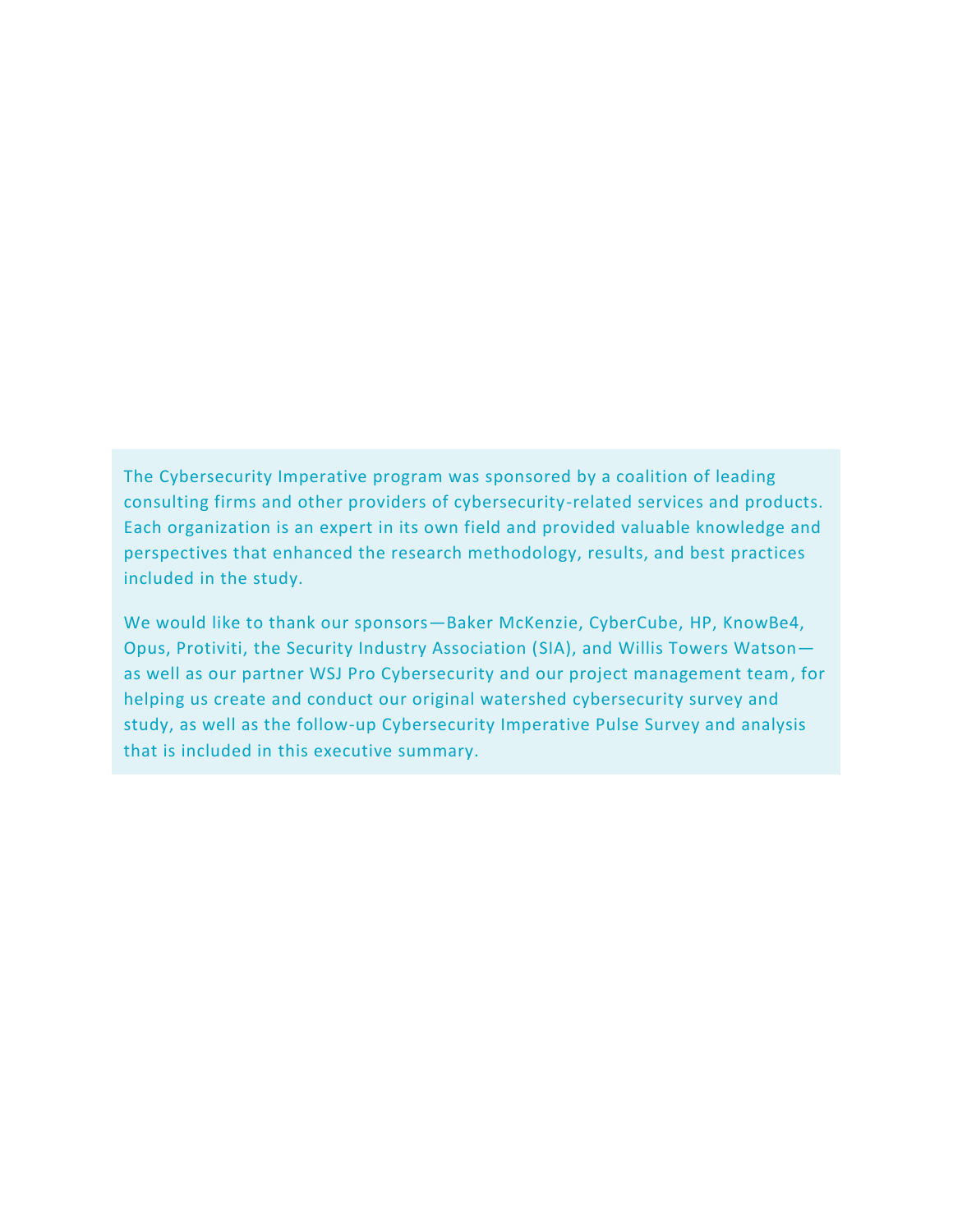## **1. The state of play**



**As cyber adversaries accelerate their attacks on businesses—and digital innovation creates new vulnerabilities—firms across industries and regions are gearing up for their battle against cybercrime, according to our recent pulse survey of companies.**

In April-May 2019, ESI ThoughtLab surveyed 467 firms to gain insights into their latest cybersecurity perspectives, plans, and practices (see research background on next page). The survey revealed that on average CISOs are increasing their cybersecurity war chests by 34% in the next fiscal year, after raising investments by 17% the previous year. Some industries, such as financial services and industrial manufacturing, plan to boost spending by as much as 40% next year, and companies with over \$10 billion in sales will bolster their budgets by a hefty 49%.

For most companies, the stakes have never been higher. Our survey found that on average firms lost \$4.7 million last year, and for more than one in 10 companies surveyed that figure was over \$10 million. Losses are skyrocketing for several reasons. One is growing activity from various threat actors, including state-sponsored hackers, cybercriminals, and malicious insiders. Another is companies' higher exposure to cybercrime due to their expanding use of IoT, cloud platforms, and other IT applications that give hackers greater latitude.

Adding to their woes, CISO's cybersecurity initiatives are subject to a "balloon effect"—squeezing down on one side of the balloon causes another side to bulge. To fight back against cybercriminals, firms are typically investing 38% of their cybersecurity budgets in technological solutions. But seasoned CISOs know that a good digital defense is not enough, so they are also building a multilayered approach that includes stronger investment in people and process. Recognizing that some hackers will inevitably find a way in, CISOs are recalibrating their cybersecurity budgets to focus more on remediation.

Many CISOs believe that their investments are already paying off. Companies report a decline in the impact from untrained staff, social engineers, and unsophisticated hackers. Our survey also shows that the impact of cyberattacks from malware, phishing, and mobile phone apps decreased over the last nine months.

However, the escalation in overall cyber losses highlights that cybersecurity is an ever-evolving struggle. To come out on top, companies need to stay vigilant everywhere, since attackers are relentless in exploiting weaknesses. With limited budgets, and cyber risks mushrooming, it is paramount that organizations understand the ROI of cybersecurity so that they invest in those efforts that will result in the optimal outcome.

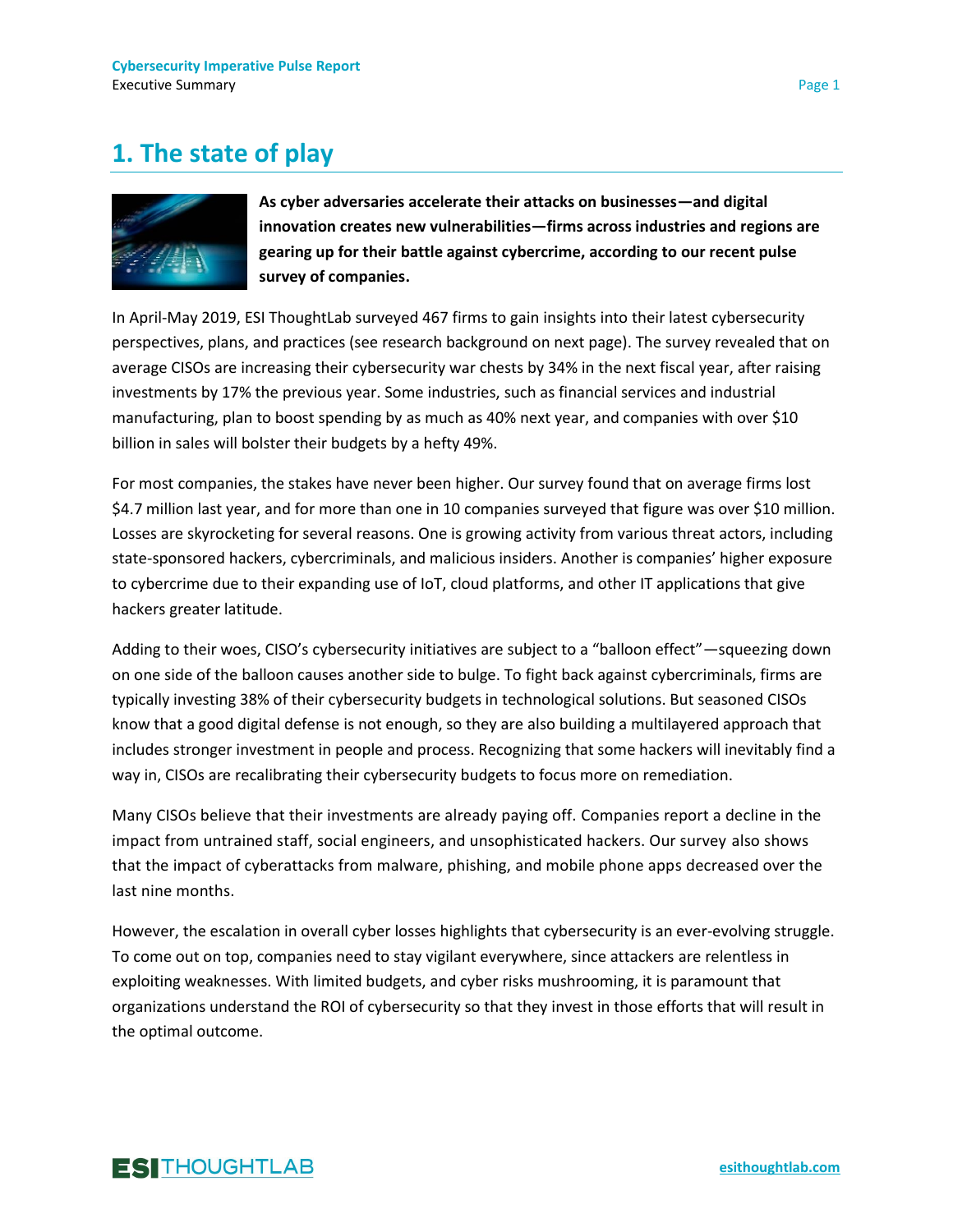### Research background

We carried out our cybersecurity pulse survey in April-May 2019, garnering data from 467 respondents in 17 countries. The distribution by company size was roughly similar to that of our 2018 survey, which was conducted in June-July 2018 and comprised 1,300 respondents.

| <b>Company revenues</b>        | Percentage |
|--------------------------------|------------|
| \$200 million to \$999 million | 20%        |
| \$1 billion - \$2.4 billion    | 20%        |
| \$2.5 billion - \$4.9 billion  | 17%        |
| \$5 billion - \$9.9 billion    | 20%        |
| \$10 billion - \$19.9 billion  | 12%        |
| \$20 billion - \$50 billion    | 11%        |
| Over \$50 billion              | 1%         |



*Figure 1: Survey respondents by size* Figure 2: Survey respondents by region

|                 |                      | Industrial manufacturing, 16% |                             | Financial, 11%                                     |                                |
|-----------------|----------------------|-------------------------------|-----------------------------|----------------------------------------------------|--------------------------------|
|                 | Life sciences<br>and | <b>Consumer and</b>           |                             | <b>Travel, hospitality</b><br>and transport,<br>8% | <b>Energy and</b><br>power, 7% |
| Technology, 38% | healthcare, 8%       | retail, 8%                    | Media and entertainment, 2% |                                                    |                                |

*Figure 3: Survey respondents by industry*

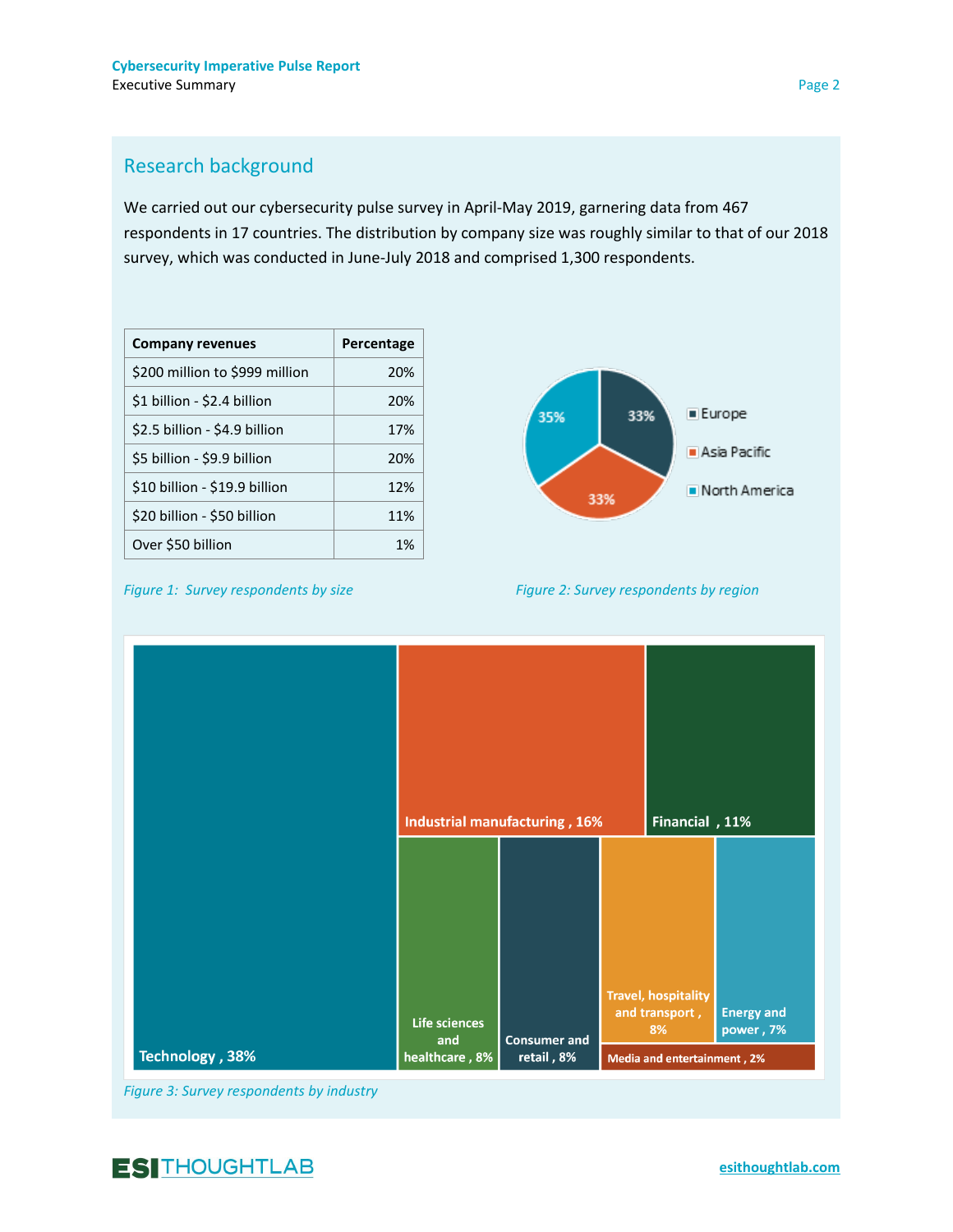### **2. Threat actors on the move**



**As cyber threat actors become more sophisticated, organized, and prolific, companies must fight them on many fronts. Attacks continue to multiply as hackers target not just individual companies but whole industries, searching for any vulnerability.**

Our pulse survey shows that companies are experiencing escalating impacts this year from key adversaries, including cybercriminals, malicious insiders, and state-sponsored hackers, often from jurisdictions beyond the reach of local law. Since last year, the percentage of companies seeing a significant impact from cybercriminal activities—such as installation of ransomware—has soared, from 57% to 71%. Attacks continue to multiply not only in number but in size and costs. Last year total malware attacks reached 857 million according to AV Test, an independent virus rating organization; in the first quarter of 2019 alone, the number rose to 901 million.



#### The biggest threats on the radar

#### *Figure 4: Which internal risks and external threats are having the largest impact on your business?*

According to Brad Smith, President of Microsoft, the world is "facing a cyber-weapons arms race", with government-backed hackers attacking users everywhere. With their sights set on intellectual property and economic gain, hackers from China, Russia, North Korea, and other countries have stepped up their strikes on companies, both large and small. In late 2018, the US Department of Homeland Security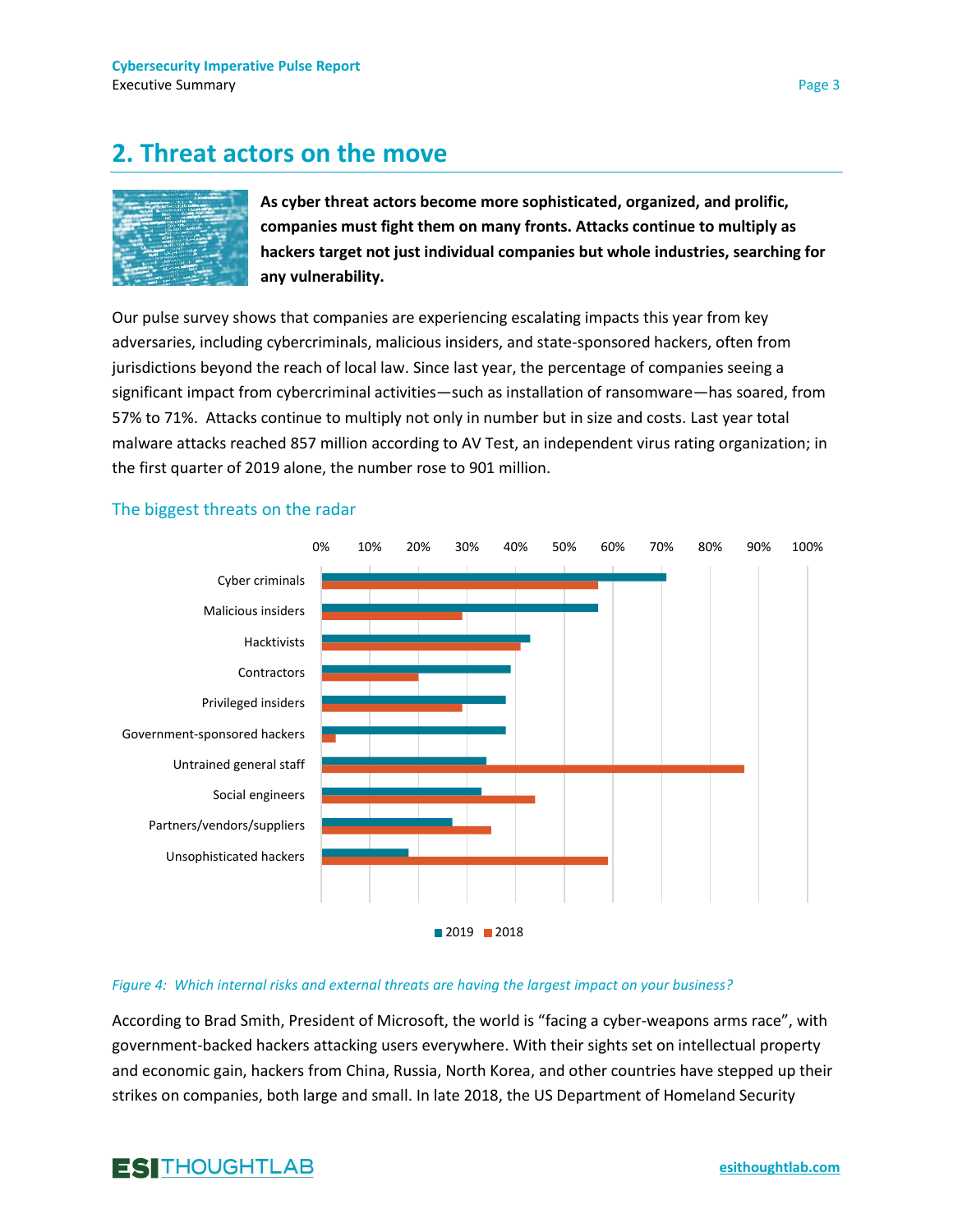issued a warning about nation-state hackers targeting managed service providers to penetrate their large corporate clients. Financial institutions are another favored target of state-sponsored hackers looking to profit. Our survey shows that almost half of financial firms are experiencing a large or very large impact from nation-states. "Political shifts between and within nation-states and changes to domestic and foreign policy have led to sanctions, conflicts, civil outbreaks, and warfare," says Jason Harrell, Head of Business and Government Cybersecurity Partnerships with the Depository Trust and Clearing Corporation (DTCC). These are creating new incentives for retaliation by threat actors.

Firms in some countries, particularly France, Germany, and India, see a greater risk from state-sponsored hackers. In France, Russian attempts to manipulate the last presidential election raised awareness across the public and private sectors. In August 2018, North Koreans hacked the systems of India's Cosmos Bank and siphoned off nearly \$13.5 million through simultaneous withdrawals across 28 countries.

"Cyberattacks against the financial system provide yet another vehicle for nation-states and other well-funded threat actors to respond to political shifts and policy changes."

Jason Harrell, Head of Business and Government Cybersecurity, DTCC.

Over the last year, surveyed companies report that the impact from malicious insider threats has doubled, with 57% now citing a large or very large impact (versus 29% in our 2018 survey). In the past, organizations underestimated the impact of insider threats, but they are also worsening as technology particularly the cloud—makes data more accessible and its movement easier. Attacks by statesponsored hackers are also often made possible by collaboration with insiders. Although the number of insider attacks is rising, the ability of companies to mitigate them is improving. With more sophisticated systems in place, firms are better equipped to detect, analyze, and respond to insider attacks.

At the same time, companies are making progress in addressing previous areas of high cyber risk. For example, firms report a notable reduction in the risk from untrained staff, last year's greatest threat, with the share of firms reporting a large or very large impact from untrained staff down from 87% in 2018 to 34% currently (see Figure 4). Over the last year, widespread awareness of the cyber risks from careless staff led many companies to invest more in defenses against human error and to install enterprise training programs. This has reduced the number of untrained staff and costly errors by employees.

"As we go deeper into the digital age, cybercriminals are becoming much more sophisticated and well-funded. Companies and industries that have never had to deal with such risk before are now having to prepare."

Brian Hengesbaugh, Partner and Global Chair of Data Privacy and Security, Baker McKenzie.

While some of these survey results may reflect wishful thinking on the part of business executives, it has been shown that effective training can clearly make a difference. For example, Verizon's 2019 data breach report reveals that the percentage of employees clicking on simulated phishing emails during security awareness tests dropped to about 3% in 2018 from about 8% in 2016 and from 25% in 2012. Nonetheless, security controls in all areas of the environment—whether employees, third-party suppliers, or other external actors—must be strengthened.

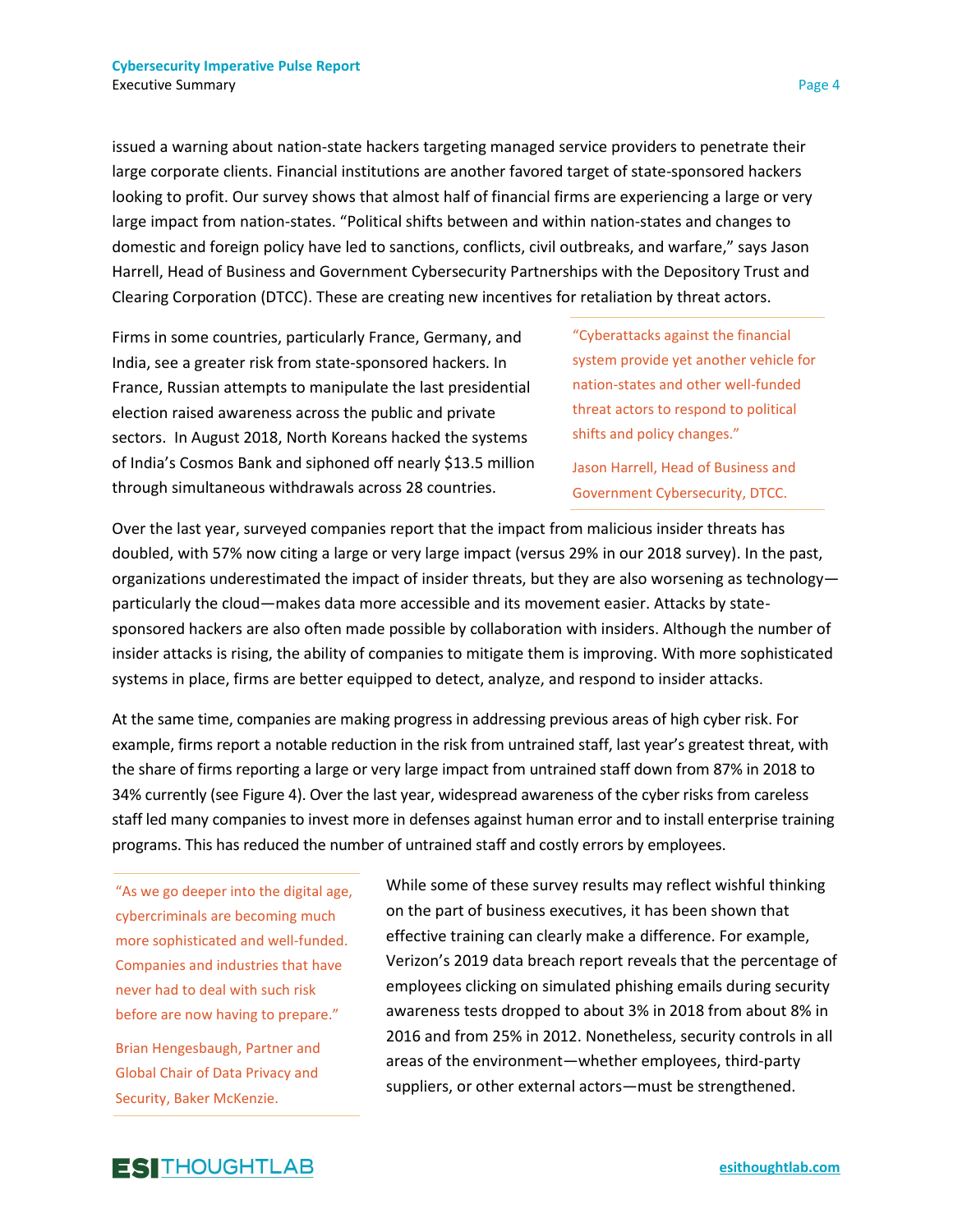### **3. Shifting modes of attack**



**This year, firms are seeing a lower impact from the threats they worried about most in 2018, such as malware and phishing. But others, such as attacks through ecosystems, are rising—an example of the "balloon effect," as squeezing down on some threats means increases in others.**

Since our last survey, organizations have done much to counter the types of attacks that gave them the most trouble last year. These include malware, phishing, mobile apps, web apps, and embedded systems. CISOs' efforts have paid off: the impact they report from these types of attacks has declined materially over the last year (see Figure 5).

But these same firms are seeing a greater impact from attacks in other areas, including denial of service, abuse of legitimate or privileged access, and lost/stolen devices. Companies are also experiencing rising threats both to and from the ecosystems that they rely on to digitally transform.

There are considerable variations in cyber incidents by industry. The energy and financial sectors are sustaining major impacts from a wide range of attacks, while the media and travel industries have suffered much less. For example, half of energy companies saw a large impact from attacks through ecosystems, compared with 26% of media and entertainment firms. Likewise, 43% of financial firms report a large impact from abuse of legitimate access, versus just 20% of travel, hospitality, and transport firms.

Survey respondents in India report they are among the hardest hit from all types of intrusions, particularly through supply chain, mobile apps, and malware/ransomware. In fact, the country is among the least cyber-secure in the world, with a high level of successful attacks. Last year, the breach of the Aadhaar database, India's biometric ID system, was considered the world's largest, compromising the records of more than one billion registered citizens.

"The issue for energy companies is that they are slower moving. They don't have the mature, third-party security programs that other industries have been forced to develop, such as the banking and finance industry."

Dov Goodman, Director of Risk and Compliance, Panorays; previously with Opus.



### **ESITHOUGHTLAB**

**[esithoughtlab.com](http://www.esithoughtlab.com/)**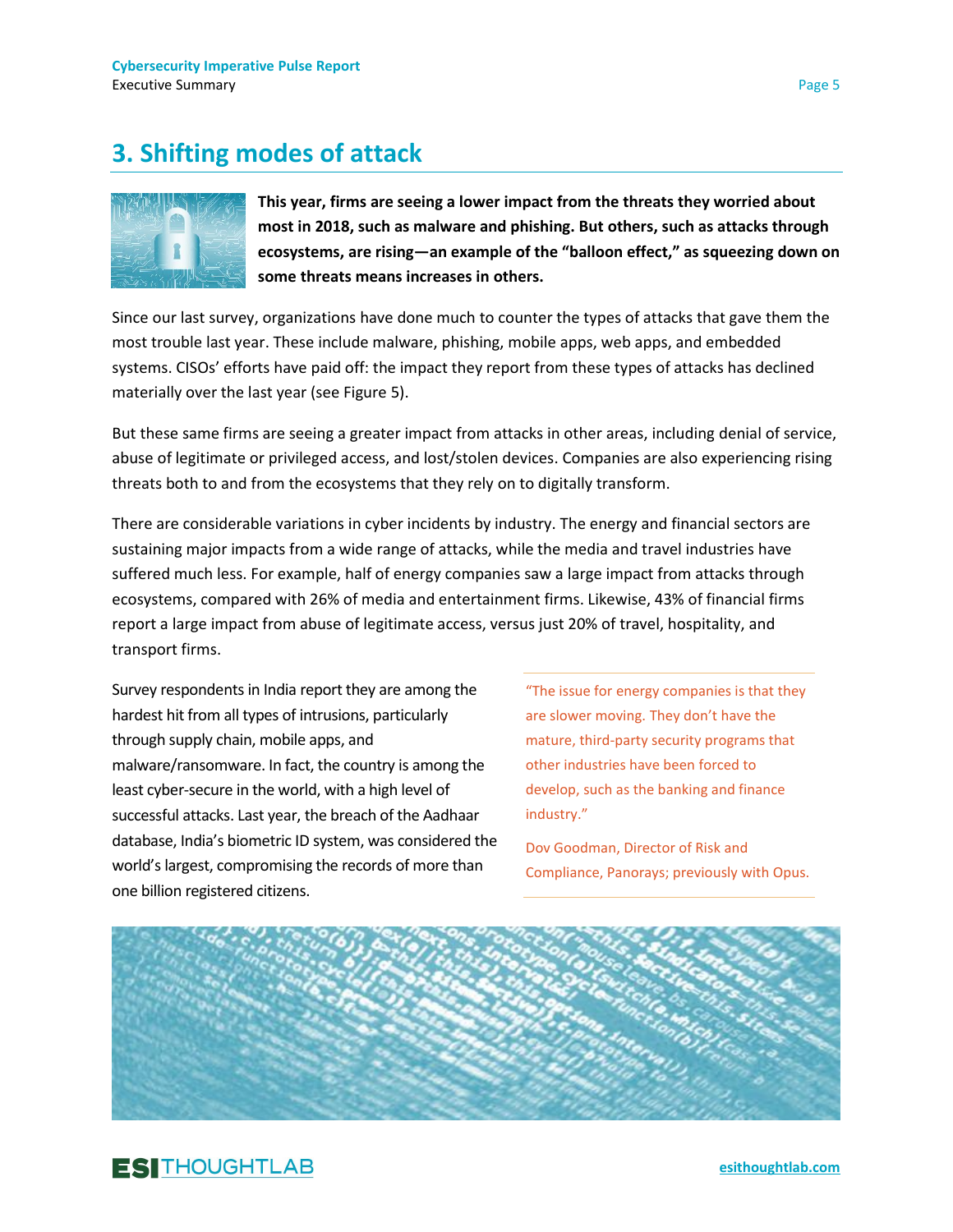### Attacks from many directions



#### *Figure 5: Which of the following cybersecurity attacks are having the largest impact on your business now?*

Most pulse survey respondents are confident about the future, expecting a lower impact next year from most types of attack (see Figure 6). This is a turn from last year's survey, when respondents were expecting big shocks from many types of attacks. CISOs believe that their increased investments in cybersecurity programs will help them mitigate the escalating dangers ahead. It remains to be seen whether their expectations are justified.

#### Next year looks brighter



*Figure 6: Which of the following cybersecurity attacks do you expect will have the largest impact over the next year?*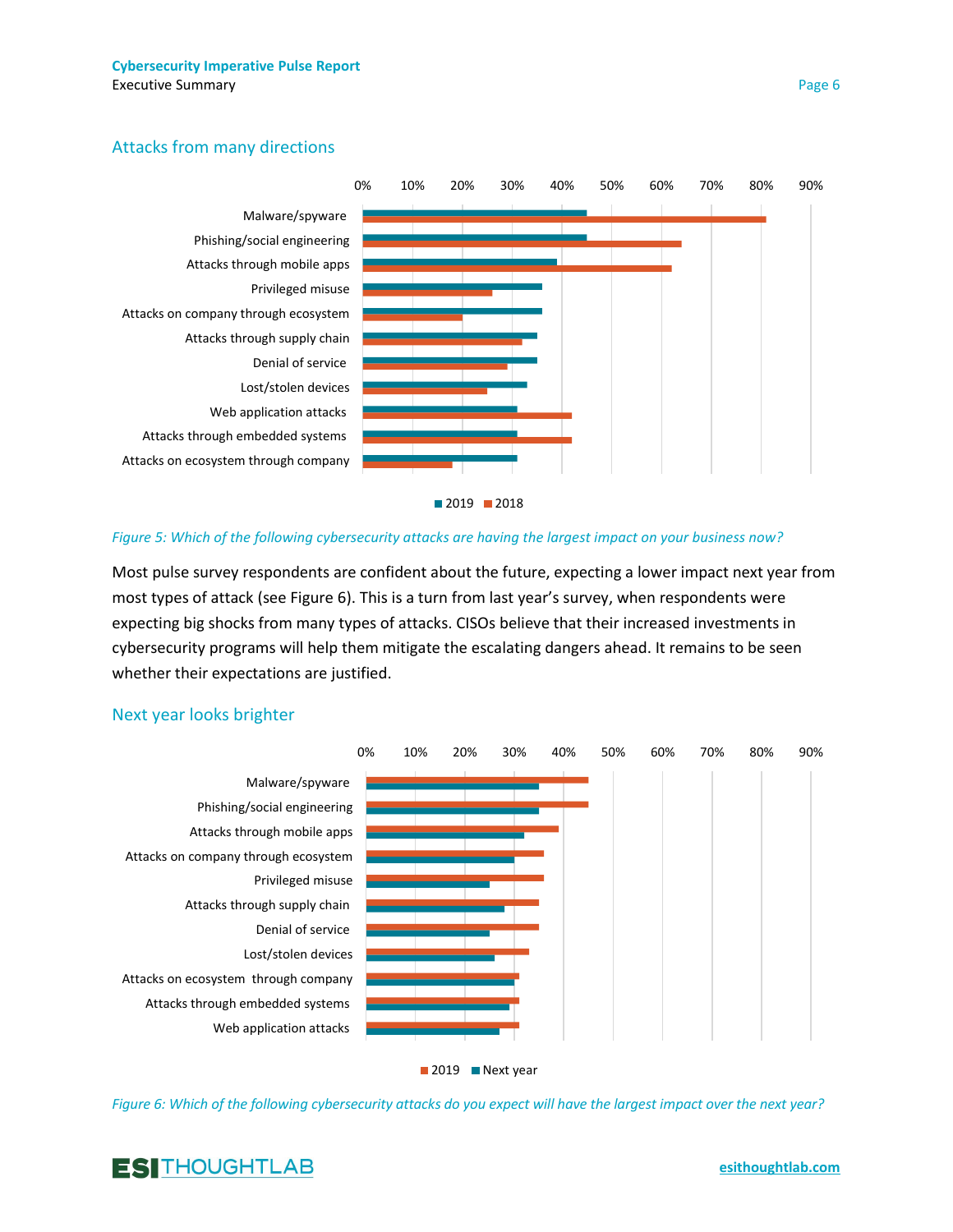## **4. Growing vulnerabilities**



**Since our last survey, companies report greater vulnerabilities to cyberattacks, through entry points including email servers, enterprise mobile connections, web-facing apps and legacy IT systems. Over that period, the only vulnerabilities to lessen were shadow IT and emerging technologies.**

Currently, companies see the Internet of Things and shadow IT (unapproved IT) as their biggest vulnerabilities, followed by email servers, employee-owned devices with network access, and enterprise mobile connectivity. Third-party systems with network access are also worrisome for companies, as is cloud infrastructure (see Figure 7).

The rapid pace of innovation increases corporate cyber risk if safeguards are not built in upfront. This is especially true for IoT, cloud, and other emerging technologies. Even much older technologies such as email servers, desktops and laptops, and out-of-date software, along with weak authentication methods and user error, can expose companies to greater risks.

"Today you rarely find any device that in some way cannot communicate with a server, and most embedded infrastructure has some type of internet connection as interconnected systems become more prevalent."

Joe Gittens, Director of Standards, Security Industry Association (SIA).

### Digital transformation creates vulnerabilities

| <b>Vulnerabilities</b>                                                    | 2019 | 2018 |
|---------------------------------------------------------------------------|------|------|
| "Internet of Things" (IoT)                                                | 33%  | n.a. |
| Shadow IT                                                                 | 30%  | 33%  |
| Email servers                                                             | 28%  | 10%  |
| Employee-owned devices with network access                                | 28%  | 7%   |
| Enterprise mobile connectivity                                            | 28%  | 23%  |
| Systems owned by third-party suppliers and partners with network access   | 27%  | n.a. |
| Cloud infrastructure and applications                                     | 27%  | 8%   |
| Emerging technologies (AI, blockchain, telematics-for 2018, included IoT) | 23%  | 48%  |
| Network-connected building systems                                        | 22%  | n.a. |
| Web-facing applications and infrastructure                                | 22%  | 15%  |
| Company-owned desktops and laptops                                        | 21%  | 8%   |
| Legacy infrastructure and applications                                    | 19%  | 8%   |
| Printers and other embedded infrastructure                                | 17%  | 4%   |

*Figure 7: Which areas of your organization's IT infrastructure do you believe are most vulnerable to cyber risk?*

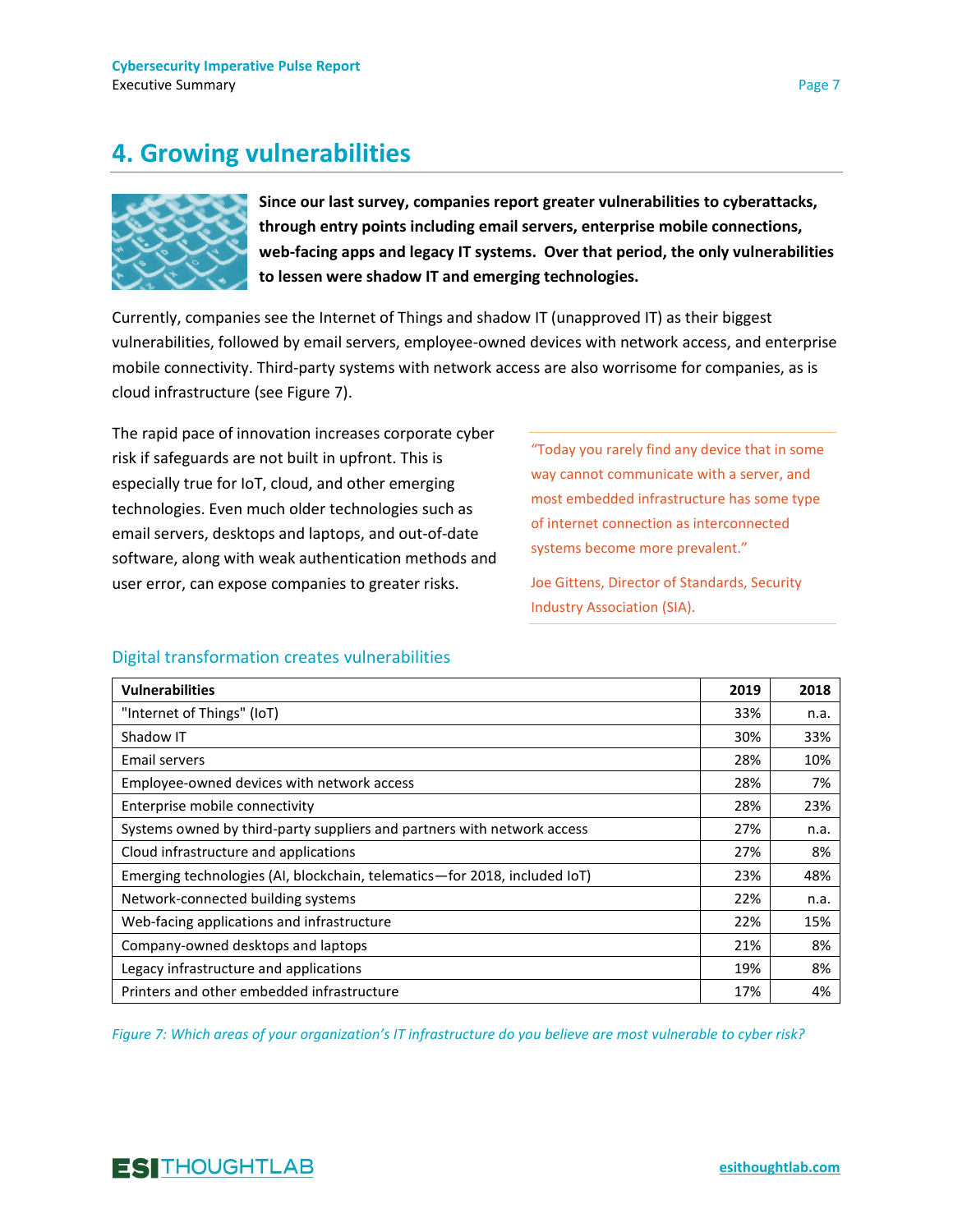#### Largest vulnerabilities by industry



#### *Figure 8: Which areas of your organization's IT infrastructure do you believe are most vulnerable to cyber risk?*

Yet companies are getting smarter at identifying vulnerabilities. Over the last year, firms allocated almost a quarter of their cybersecurity budgets to risk identification, including better techniques for assessing asset vulnerabilities and supply chain weaknesses. CISOs plan to continue to invest at similar levels next year, particularly as the use of digital technology and ecosystems of partners and suppliers expose companies to new dangers.

Of course, vulnerabilities vary depending on the industry (see Figure 8). Industrial manufacturing and energy firms find IoT, for which usage is exploding, and employee-owned devices with network access as the biggest risks. For these companies, sensor-based systems are often sourced on price, rather than security—a problem that companies are now recognizing due to several high-profile attacks through these devices.

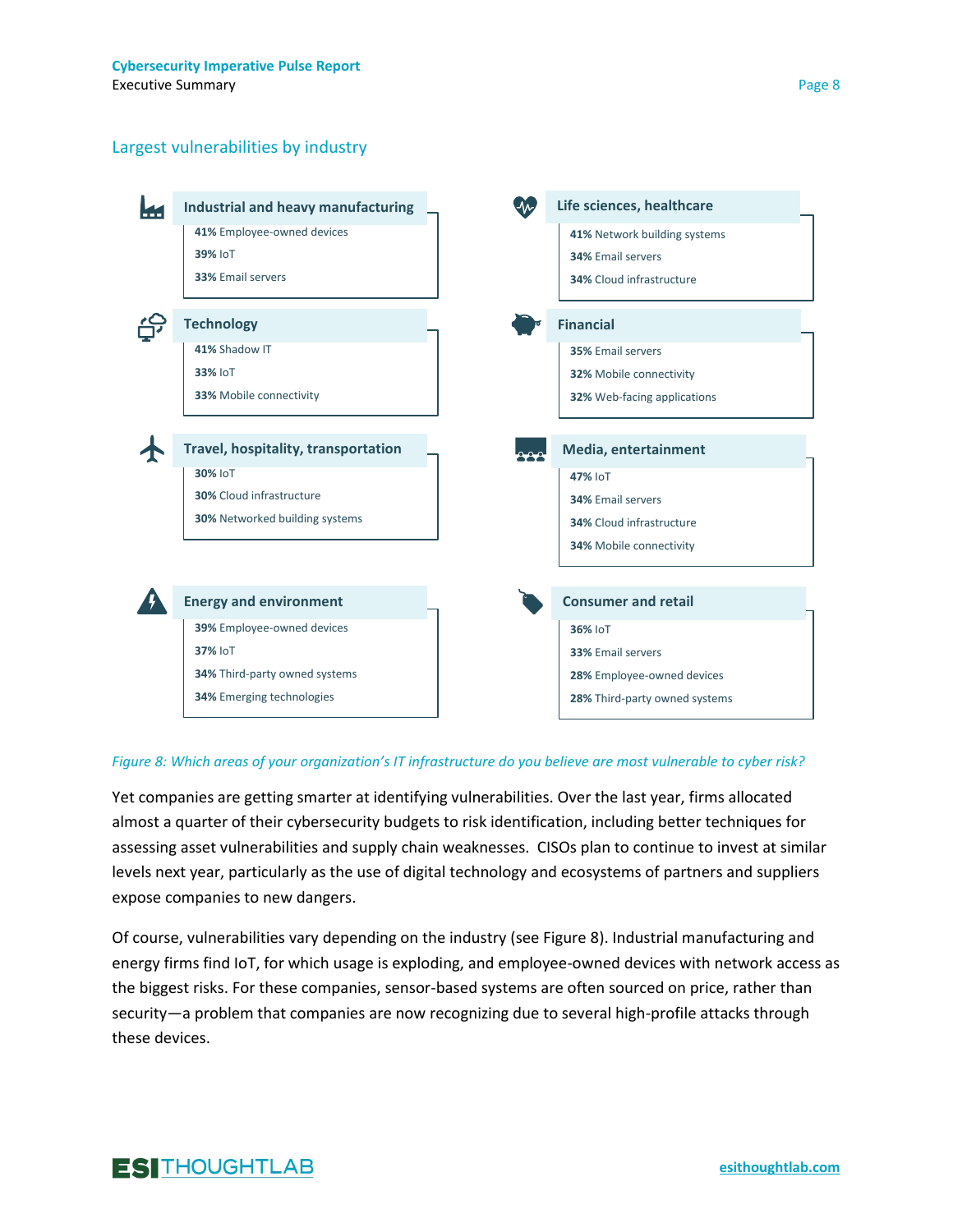For the tech industry—where many employees have the skills to build their own systems and software—shadow IT is the largest worry. Compare that with media/entertainment companies, which are most concerned about IoT vulnerabilities given their growing use of IoT to gather and use data. (Disney has already invested over \$1 billion in IoT to provide customers with a connected experience at its amusement parks.) Life sciences and healthcare companies, which include highly networked facilities such as hospitals, see internetconnected building systems as their biggest vulnerability.

"Applying insights from unique sources of data behind the firewall can help inform a company on its cyber exposure and defense stance, compared with its peers. These insights are helping companies to make better decisions on which risks to control, mitigate, or transfer to other parties—including insurance."

Rebecca Bole, Head of Industry Engagement, CyberCube Analytics.

### **5. Rising costs of cyberattacks**



**Since last year, companies report higher losses from cyberattacks. These revised costs are in line with increases in the number and size of cyberattacks across industries. But they also reflect improved corporate systems for detecting breaches and measuring costs.**

According to our latest survey of companies, on average annual losses from cyberattacks grew to \$4.7 million last fiscal year—with more than one in 10 companies losing more than \$10 million. That amount equates to an average of 0.114% of revenue across all firms surveyed. Our analysis shows that cybersecurity losses are more severe for mid-sized companies (0.259% of revenue) than for large companies (0.076%) and very large companies (0.042%). (See Figure 9.)

#### Cyber losses by company size

|            | Average revenue | Average loss | Loss as % of revenue |
|------------|-----------------|--------------|----------------------|
| Mid-size   | \$600 million   | \$1,556,250  | 0.259%               |
| Large      | \$4.4 billion   | \$3,309,375  | 0.076%               |
| Very Large | \$26 billion    | \$10,773,423 | 0.042%               |
| Average    | \$8.75 billion  | \$4,738,115  | 0.114%               |

*Figure 9: Over the last fiscal year, what was your total cost for cyber loss events as measured by your company?*

The size of cybersecurity losses also varies considerably by industry. Companies in the energy sector were the hardest hit in the last fiscal year, with losses averaging 0.176% of revenue. Cyberattacks on the energy industry have been steadily increasing over the past several years. The oil and gas sector, particularly, has lost billions of dollars, and this year, for the first time, an assault on the grid interrupted power flow at a facility in the US. Losses are lowest in life sciences/healthcare, at 0.083% of revenue, despite the ransomware attacks that some hospitals have suffered in the past few years (see Figure 10).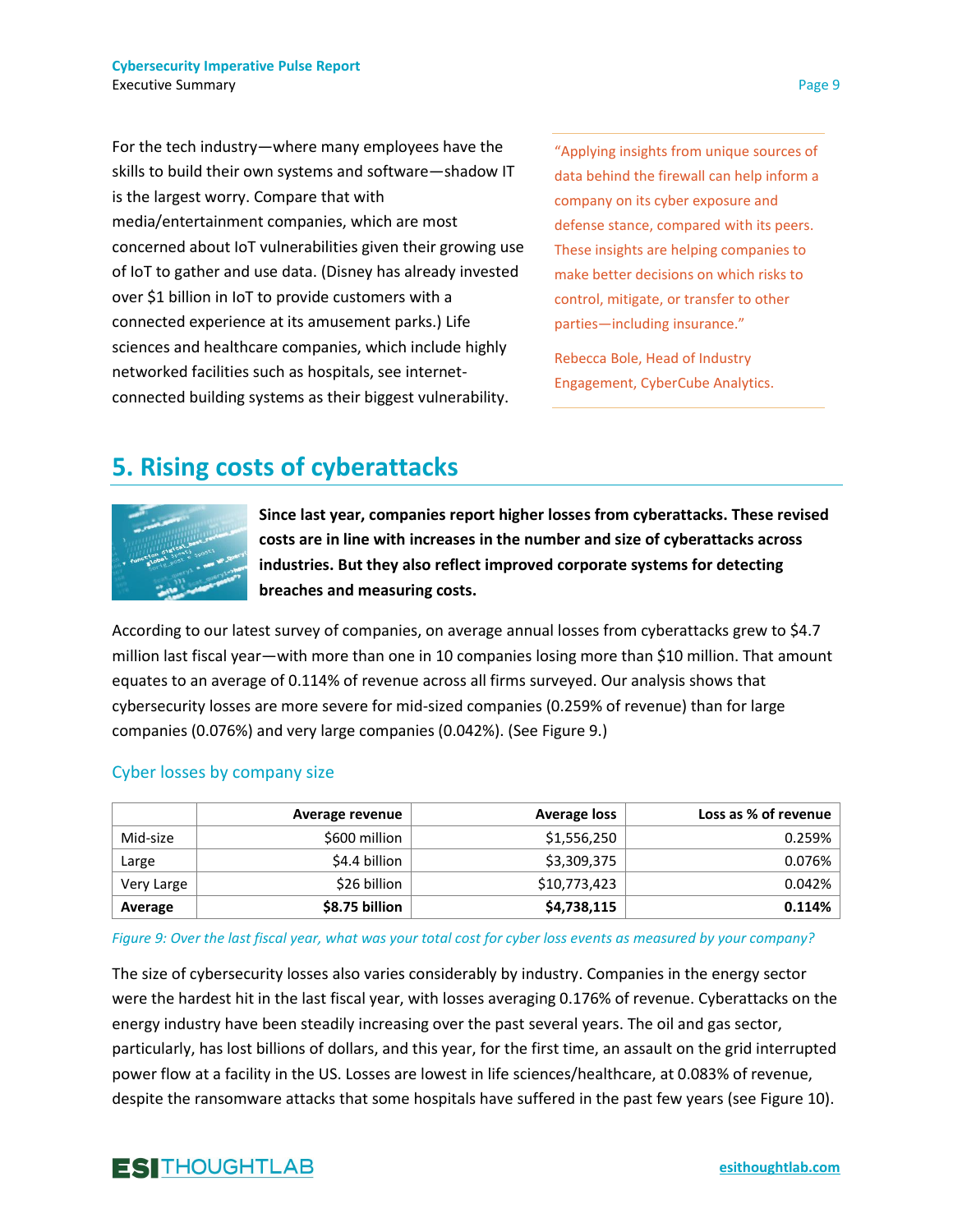|  | <b>Cyber losses by industry</b> |  |  |  |
|--|---------------------------------|--|--|--|
|--|---------------------------------|--|--|--|

| Industry                       | Average revenue | <b>Average loss</b> | Loss as % of revenue |
|--------------------------------|-----------------|---------------------|----------------------|
| Energy                         | \$8.9 billion   | \$5,088,157         | 0.176%               |
| Consumer                       | \$6.6 billion   | \$3,323,611         | 0.161%               |
| Technology                     | \$8.4 billion   | \$5,222,154         | 0.123%               |
| Media                          | \$5.1 billion   | \$3,632,894         | 0.110%               |
| Industrial manufacturing       | \$9.4 billion   | \$3,526,315         | 0.106%               |
| Travel, hospitality, transport | \$8.4 billion   | \$2,926,875         | 0.097%               |
| Financial                      | \$12.8 billion  | \$7,173,264         | 0.084%               |
| Life sciences                  | \$6.9 billion   | \$4,949,431         | 0.083%               |
| Average                        | \$8.75 billon   | \$4,738,115         | 0.114%               |

#### *Figure 10: Over the last fiscal year, what was your total cost for cyber loss events as measured by your company?*

In the last fiscal year, companies in the US bore the largest losses, at 0.164% of revenue on average, followed by firms in Germany (0.123%) and the UK (0.123%). (See Figure 11 for the full costs by country.) According to a recently released report from the White House's Council of Economic Advisors, the US economy may have lost as much as \$109 billion in 2016 due to cyberattacks, and pundits believe that growing geopolitical tensions with the US are leading several nation-states to accelerate cyberattacks. Cyber risks are also rising in the UK; the National Crime Agency recently reported that cybercrime now accounts for more than half of all crime in the UK.

However, it is important to note that the average size of the surveyed companies in the US and UK is smaller than the average for the overall survey sample, which may magnify cost estimates as a percentage of revenue. Conversely, the size of surveyed firms in India—a country known for its inadequate cybersecurity—is greater than the average for our overall sample, which may lead to an understatement of the cost of cyber losses.

The higher cost percentage for Germany, where the average sample company size is close to that for the overall sample, highlights that nation's systemic problem with cybersecurity. Well-publicized cyberattacks that released the personal data of thousands of German public figures convulsed the country earlier this year. It spurred soul-searching about the country's lag in cyber-awareness, which some have attributed to traditionalism and skepticism about digital innovation among corporate executives.

WHO CION ( / 11-5), C [ L C ] [Z ] . UISAD LC, L [Z ] [Z ] . =0,n=h.call(arguments),r=n.length,i=1!==r||e& r), l=Array(r); r>t;t++)n[t]&&b.isFunction(n[t TagName("input")[0],r.style.cssText="top:1px<br>est(r.getAttribute("style")),hrefNormalized: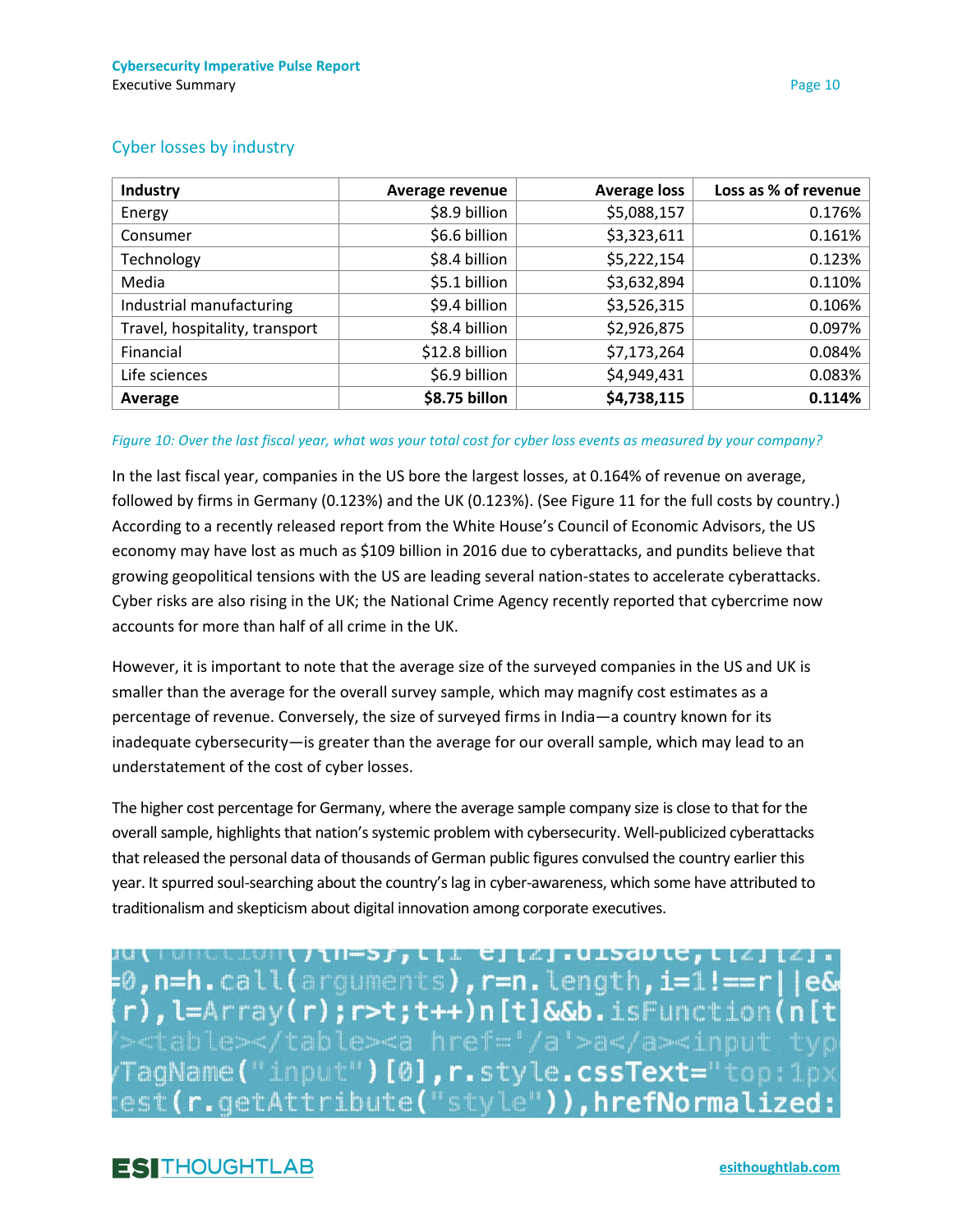| <b>Headquarters country</b> | Average revenue | <b>Average loss</b> | Loss as % of revenue |
|-----------------------------|-----------------|---------------------|----------------------|
| US.                         | \$6.2 billion   | \$4,101,814         | 0.164%               |
| Germany                     | \$8.6 billion   | \$6,766,847         | 0.128%               |
| UK                          | \$4.4 billion   | \$3,935,964         | 0.123%               |
| France                      | \$7.7 billion   | \$3,065,306         | 0.099%               |
| China                       | \$9.8 billion   | \$4,286,111         | 0.090%               |
| Japan                       | \$12.5 billion  | \$5,350,000         | 0.085%               |
| India                       | \$14.7 billion  | \$6,505,376         | 0.080%               |
| Average                     | \$8.75 billion  | \$4,738,115         | 0.114%               |

#### Cyber losses by country

#### *Figure 11: Over the last fiscal year, what was your total cost for cyber loss events as measured by your company?*

Our pulse survey shows that most companies across industries and regions are upping their estimates of losses for several reasons. First, they are witnessing a greater volume of cyberattacks and higher losses per incident. Second, they are doing a better job of measuring their losses—not just direct costs, such as financial expenses and fines, but also indirect ones such as opportunity costs, reputational costs, and loss of customers and future sales.

Nonetheless, measuring incident losses and the potential risk of losses is a tricky business. According to Vince Dasta, Associate Director at Protiviti, direct or primary losses are generally understood and contained, whereas secondary losses related to outside stakeholders can be highly variable and expensive.

The timing of impacts from cyber breaches makes measurement even more complex still. Take for example the damage to a company's reputation after it suffers a cyberattack. How long will the damage last? Will consumers quickly forget about the incident, or will the company lose customers permanently? Another example is intellectual property theft. Sometimes it may take more

"Secondary costs such as those from consumers, outside forensics experts, legal counsel, regulators, and even PR firms can add up very quickly."

Vince Dasta, Associate Director, Protiviti.

than five years for a company to feel the full consequences on its business, but the costs might be very large, particularly if a company has lost market leadership as a result.





**[esithoughtlab.com](http://www.esithoughtlab.com/)**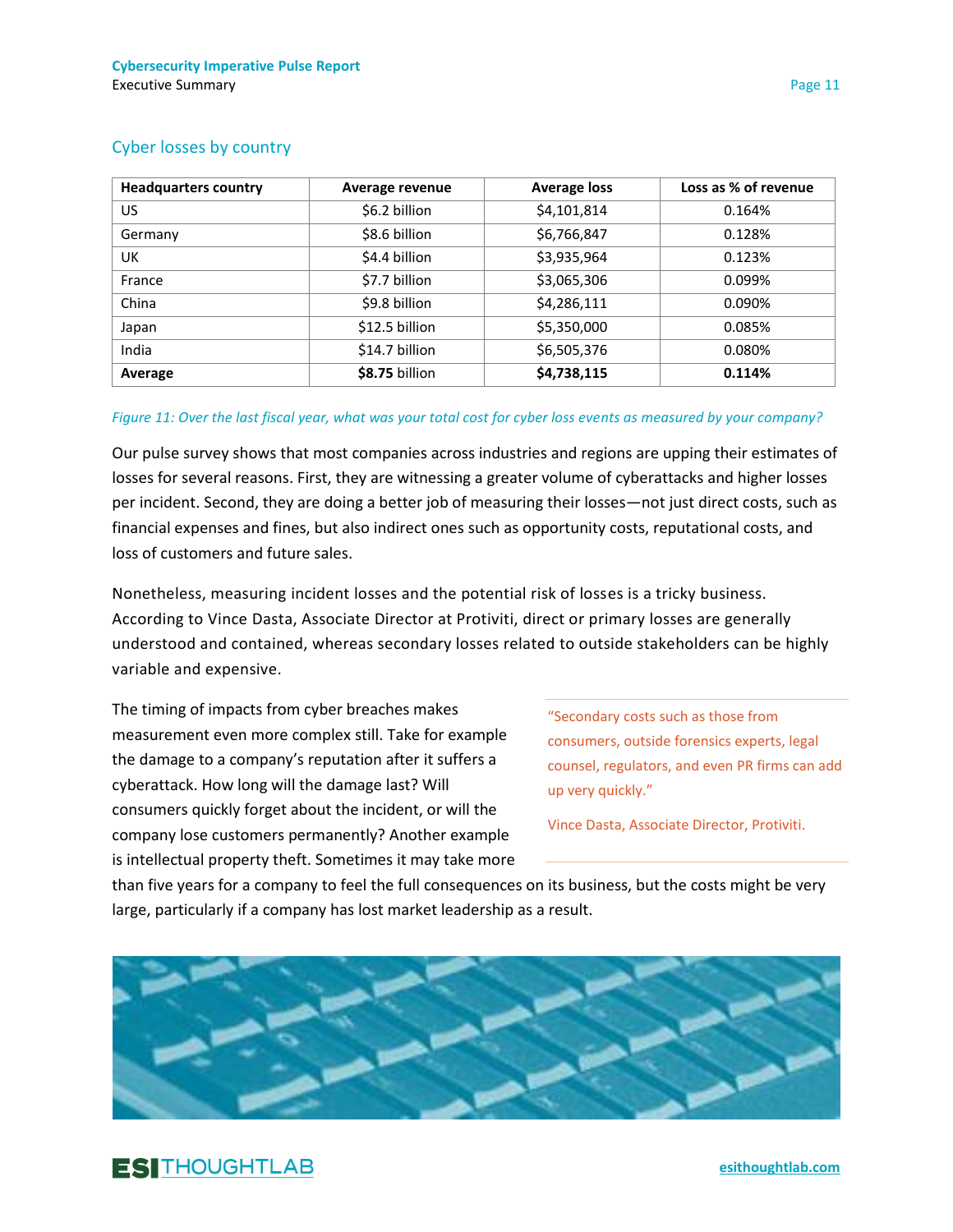### Where the losses are generated

The pulse survey shows that the costs of cyberattacks are fairly evenly spread among different categories. These include direct losses from theft, fines, and compensation; indirect losses relating to reputation and opportunity costs; and spending for response and recovery.

Pulse survey respondents report that the largest costs came from response/recovery and from productivity losses, and the lowest are related to indirect financial costs, and fines and legal costs (see Figure 12). The survey shows a growing recognition of indirect costs that are harder to quantify. For example, in 2018, 20% said they did not measure opportunity costs, 11% did not measure productivity losses, and 20% did not measure reputational costs.

### Losses by category

| Technical response costs (investigation, remediation, recovery)                         | 12% |
|-----------------------------------------------------------------------------------------|-----|
| Productivity loss-staff downtime due to operation interruption, lost wages              | 11% |
| Direct financial costs—financial theft, monetary compensation to victims, etc.          | 10% |
| Replacement costs-repair/replace capital assets, recover data, etc.                     | 10% |
| Customer response costs (cost of notifying customers and stakeholders)                  | 10% |
| Reputational costs—reduced market share, increased cost of capital, loss of sales, etc. | 10% |
| Opportunity costs-loss of business gains from diverting management attention            | 10% |
| Intellectual property costs-business impact from loss of IP and confidential data       | 9%  |
| Indirect financial costs-loss of customers, loss of future sales                        | 9%  |
| Fines and legal costs-rounds of litigation, liability risks, regulatory fines, etc.     | 8%  |

*Figure 12: Roughly what percentage of these costs came from the following types of cyber incident losses over the last 12 months?*

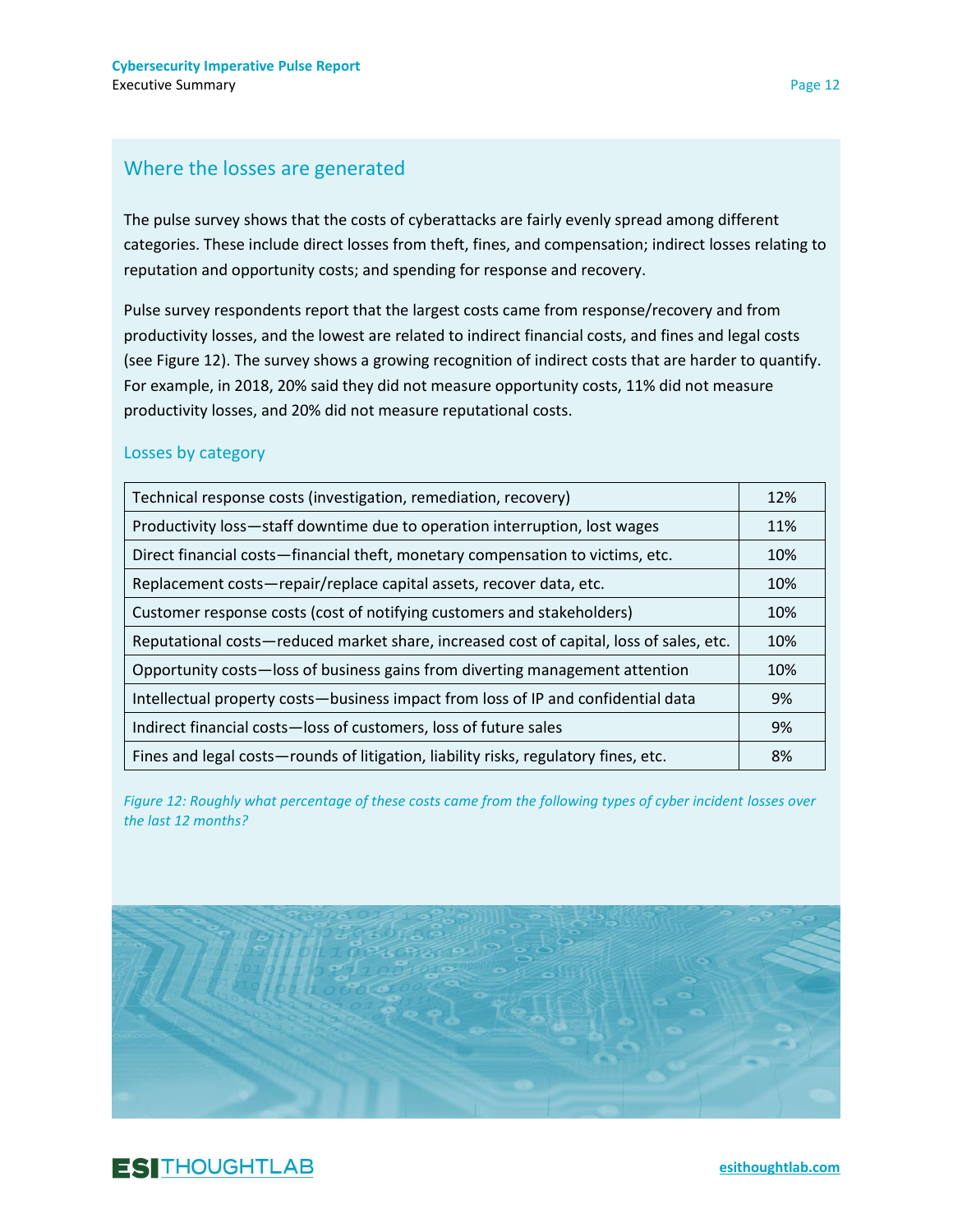## **6. Bigger cybersecurity budgets**



**Companies boosted their cybersecurity budgets by 17% last fiscal year, and they plan to double that increase to 34% next year to protect against rising threats and vulnerabilities. About 12% of firms surveyed plan to amplify their budgets by more than 50% next year.**

With business conditions still strong, companies are allocating more resources to a better cybersecurity defense as awareness of the magnitude of the problem grows. Regulatory pressures are also having an effect. The European Union's General Data Protection Regulation (GDPR), for example, came into effect in May 2018. It requires organizations to disclose data breaches within 72 hours of discovery, which means they will become public knowledge and require more investment in compliance and remediation.

"Cyber risk challenges organizations across all verticals and geographies; significant increases in budgets highlight the determination of companies to do something about it."

Rob Sloan, Cybersecurity Research Director, WSJ Pro.

California's data privacy law will come into effect in January 2020, and New York State continues to phase in strict cybersecurity regulations for the financial sector implemented in 2017.



### All industries are upping their game



*Figure 13: How much did your cybersecurity budget rise over the last fiscal year, if at all? How much do you expect it to rise over the next fiscal year, if at all?*

The financial sector is increasing its spending on cybersecurity particularly fast, expecting a jump of 40% next year, according our pulse survey (see Figure 13). The same is true for the industrial and heavy

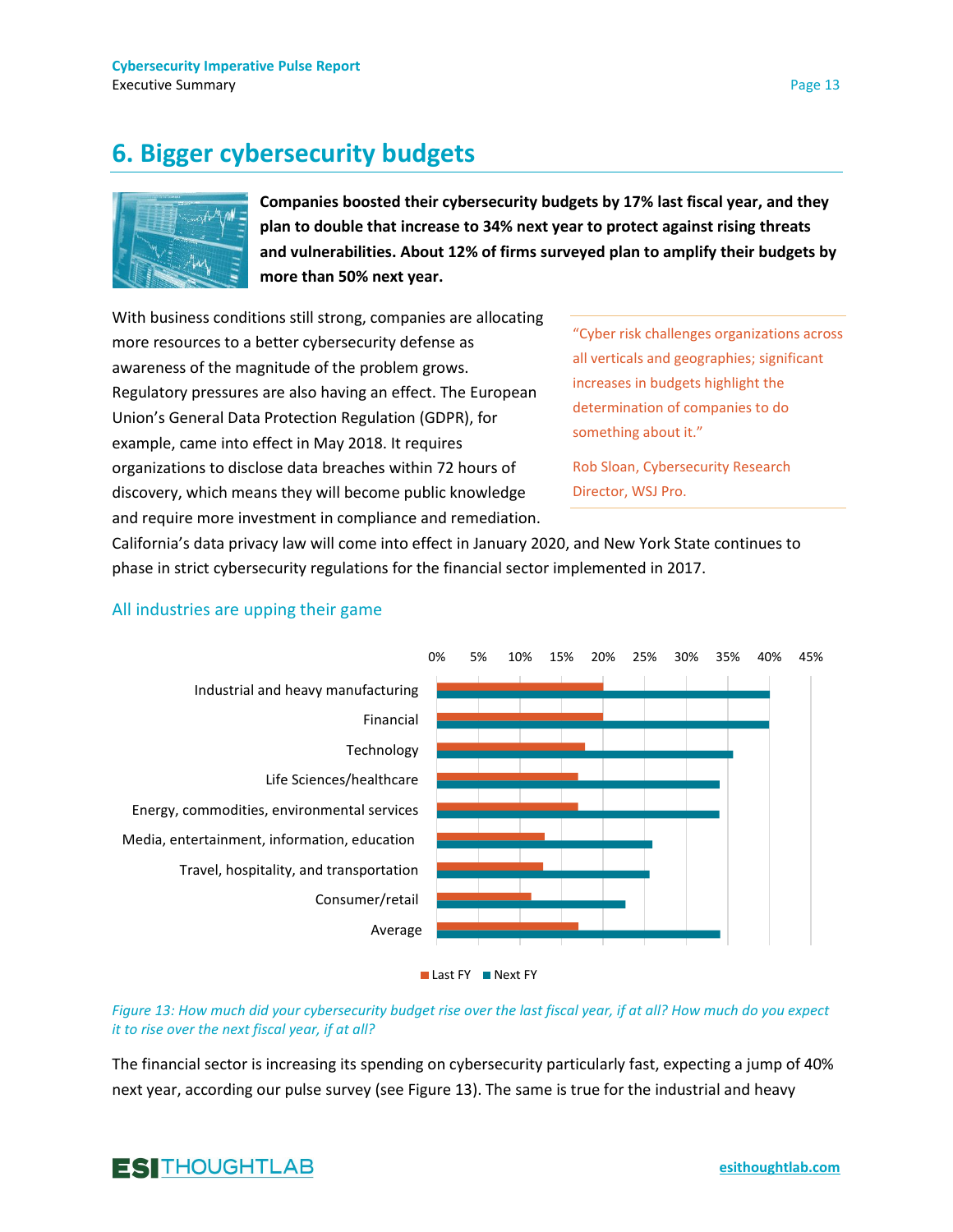manufacturing sector, which has been lagging in cybersecurity but now finds itself a target for ransomware and state-sponsored attacks. Its vulnerabilities are also increasing through its everexpanding supply chains and ecosystems as well as escalating use of Internet-connected sensors that often lack security features.

Even with these richer budgets, companies may not be spending enough to win the arms race with hackers, particularly in some industries. Given their relatively high vulnerability and costs from cyberattacks, many media companies appear to be underspending relative to other firms. Consumer/ retail companies are in a similar situation (see Figure 14).

#### Comparing costs and spend

| Industry                       | Cost as % of revenue | Increase in spend next year |
|--------------------------------|----------------------|-----------------------------|
| Life sciences                  | .071%                | 34%                         |
| Media                          | .071%                | 26%                         |
| Technology                     | .062%                | 36%                         |
| Energy                         | .057%                | 34%                         |
| Financial                      | .056%                | 40%                         |
| Consumer/retail                | .051%                | 23%                         |
| Industrial manufacturing       | .037%                | 40%                         |
| Travel, hospitality, transport | .035%                | 26%                         |
| Average                        | .055%                | 34%                         |

*Figure 14: How sector plans for cybersecurity spending stack up against their costs.*

### **7. Recalibrating cybersecurity investments**



**To win against hackers, companies need a multi-layered defense. CISOs are allocating the biggest part of their budgets to technology and are seeking the right balance between investments in people and process. They are also recalibrating their investments to focus more on identification and resilience.** 

Compared with 2018, the pulse survey shows a slight trend away from investment in people and toward process, which was previously underfunded (see Figure 15). With cyberattacks an ever-present danger, CISOs are making sure that their companies have effective processes and plans in place to detect, prevent, and respond to cybersecurity incidents. These processes include improved cybersecurity data and analysis, and better procedures for prioritizing assets and measuring impacts.

For next year, firms indicate an uptick in emphasis on people, particularly in consumer markets, and media and entertainment. This includes recruitment of cybersecurity specialists, which remains a challenge across industries.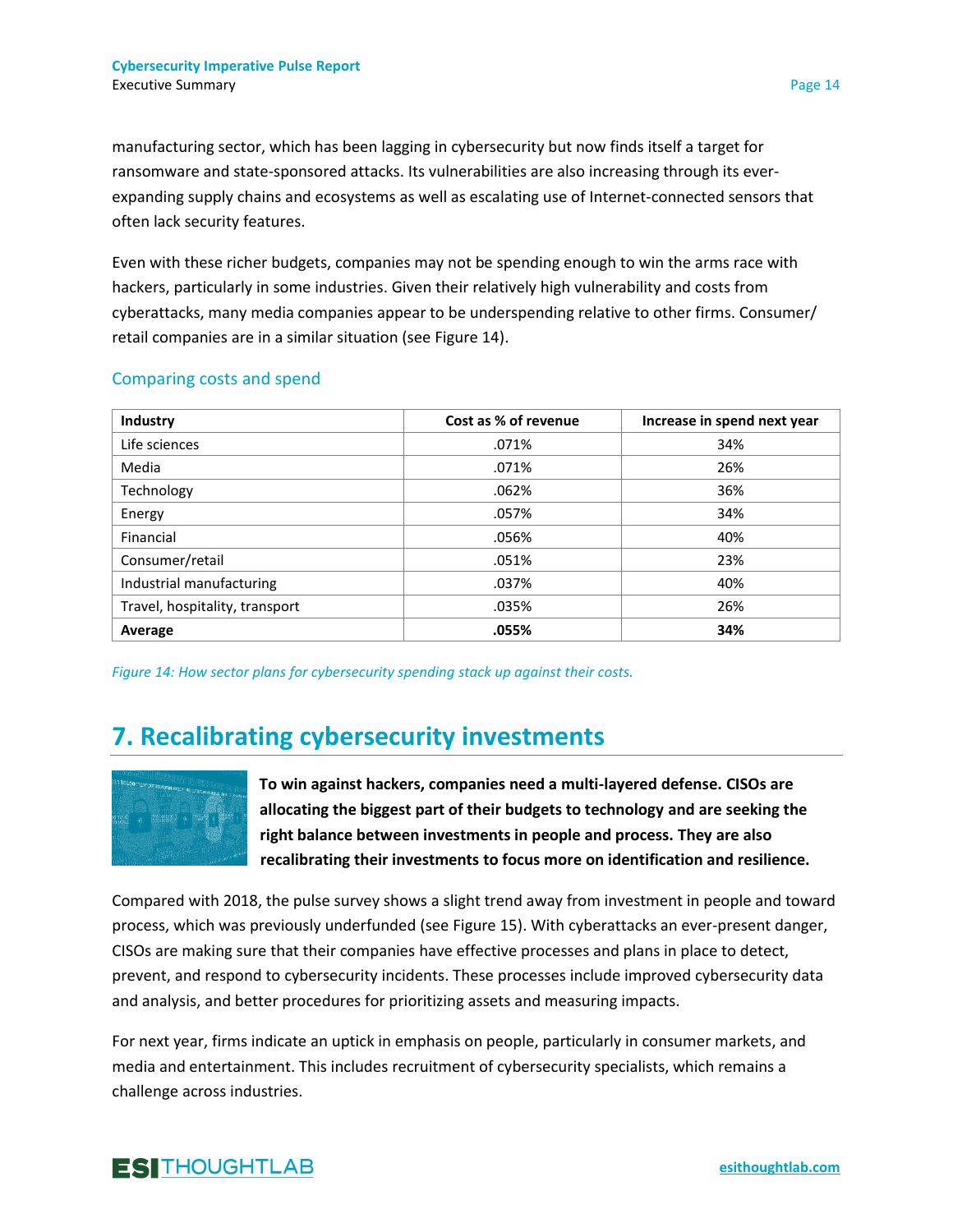| Category   | FY 2017-18 | FY 2018-19 | FY 2019-20 |
|------------|------------|------------|------------|
| Technology | 38%        | 38%        | 38%        |
| People     | 34%        | 31%        | 32%        |
| Process    | 28%        | 31%        | 30%        |

#### Finding the right investment balance

*Figure 15: What percentage of your cybersecurity budget over the last year has been devoted to people, process, and technology? What about for the next fiscal year?*

Companies are also adjusting their investments across the NIST framework of identify, detect, protect, respond, and recover. Recognizing that no cybersecurity system is foolproof, CISOs have increased their investment in response over the last fiscal year and plan to continue to budget more over the next year. Nonetheless, response and recovery will remain less funded than other NIST categories. This may create future problems for organizations, since inadequate response and remediation not only lead to high direct costs, but also can have serious implications for customer retention and reputation.

The most striking change, however, is in risk identification, an area where most companies expected to cut back investment but are instead increasing it. The reason: CISOs increasingly understand that the speed and complexity of digital innovation and strategic transformation will continuously expose them to new risks and vulnerabilities. For savvy CISOs, risk identification is not a one-and-done initiative but an ongoing process.

| <b>NIST Category</b> | FY 2017-18 | FY 2018-19 | FY 2019-20 |
|----------------------|------------|------------|------------|
| Identify             | 23%        | 23%        | 22%        |
| <b>Detect</b>        | 22%        | 20%        | 19%        |
| Protect              | 22%        | 22%        | 22%        |
| Respond              | 17%        | 18%        | 18%        |
| Recover              | 15%        | 17%        | 18%        |

### Adjusting budgets across NIST categories

*Figure 16: What percentage of your cybersecurity budget over the last year has been allocated to the five main areas of cybersecurity (as identified by the NIST framework)? What about for the next fiscal year?*

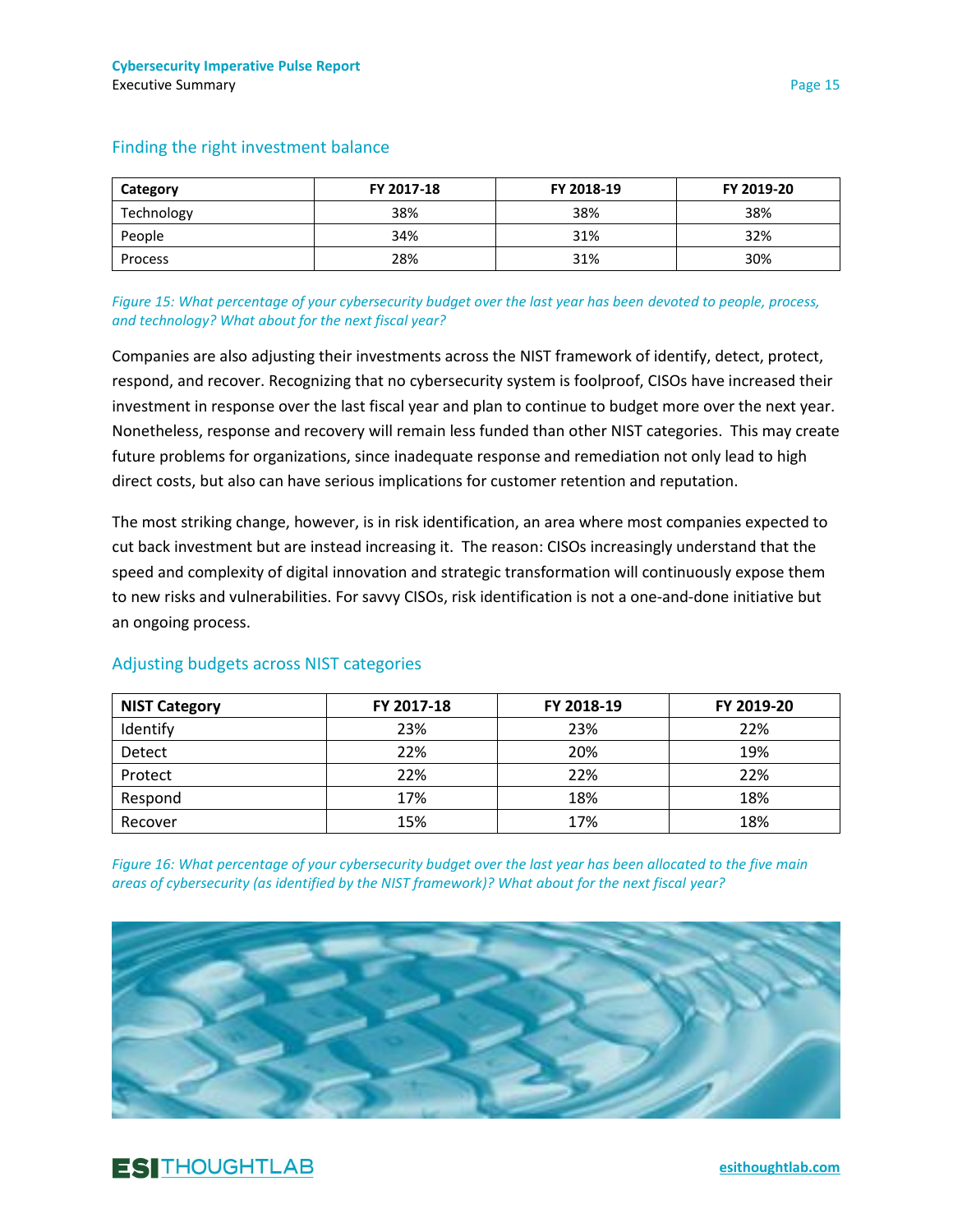### **8. Calls to action**



**As losses from cyberattacks rise across industries and regions, management teams are approving larger budgets for cybersecurity. But CISOs need to ensure they are making the right investments in technology, people, and processes that will provide their firms with the best performance outcomes.** 

- **Make sure you are investing enough in cybersecurity**. Some industries, such as media and consumer markets, lag in cybersecurity and may be caught unprepared when hackers turn their attention to them. Smaller firms are particularly exposed. "Investment in proactive deterrence is key," says Gittens of the Security Industry Association. "The cost of recovery is very high, so it is critical that companies invest more to build resiliency, harden their products and systems to make security breaches more difficult, and thereby protect themselves from the time and expense of recovery. They must invest to make their 'crown jewels' tougher to get to."
- **Know that cybersecurity technology is not enough**. In today's arms race, investing in the latest technology is vital but it is not sufficient. You need to take a multilayered approach, carefully calibrated to include adequate attention to both people and process. "Technology alone is not enough to manage cyber risk—it never was and never will be," says Sloan of WSJ Pro. "Organizations need an approach that balances people, process, and technology in a way to maximize operational effectiveness at quickly identifying, investigating, and countering attacks."
- **Understand that the cybersecurity war must be fought on all fronts**. Don't forget the balloon effect: when you push down on one type of threat, others will take their place, whether internal or external, malicious or not. You need to be as relentless as your attackers. "Cybersecurity is like a game of whack-a-mole," says Dasta of Protiviti. "A company cannot fully anticipate where the next threat or highly motivated cybercriminal will come from. Therefore, it needs a solid base of cyber hygiene along with a good response plan to deal with unanticipated events."
- **Think of cybersecurity like any other existential threat to your business**. The risks are not just about privacy, liability, and stealing data. "Companies need to look at cyber threats in business terms: these are operational risks that can cause interruptions and impact a firm's ability to deliver its core products and services," says Dasta. Understanding the operational risks may require different types of analysis to assess the full business impacts.
- **Pay particular attention to risks from third parties and your supply chain**. Firms are focusing more on their core functions and increasingly outsourcing others to third-party service providers. "This expansion of the supply chain increases the surface area for potential threat actors to gain access to a firm and create harm," says Harrell of DTCC. Addressing third-party and even fourth-party—risk should be part of any defensive plan. Sloan agrees, noting that, despite progress being made to train staff and secure networks and data, security professionals must also look beyond their own organizations to ensure third parties are equally diligent in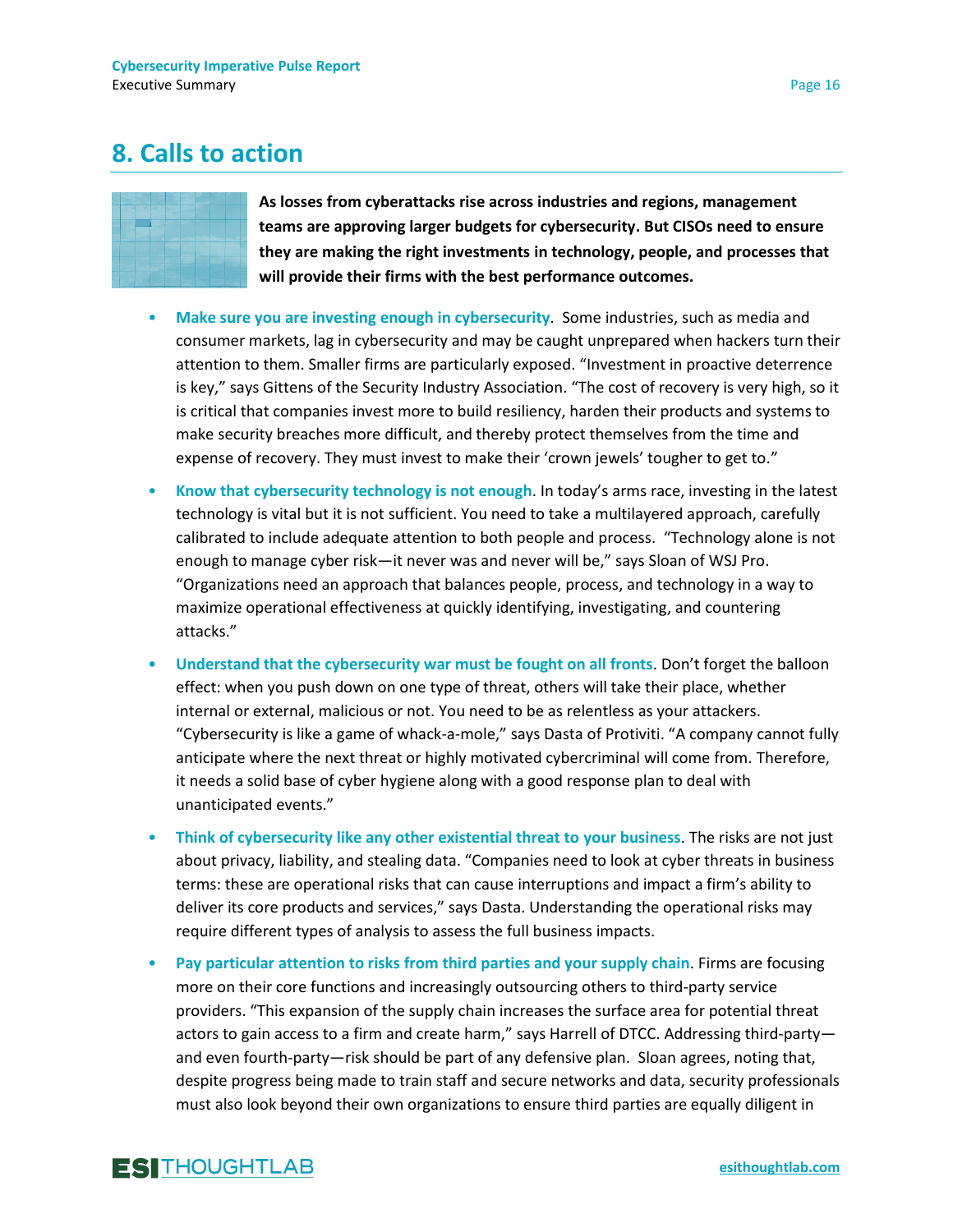their cybersecurity practices. What should CISOs do? Adopt approaches that will scale to the full supply chain, not focus just on the critical relationships at the top of the "supply chain risk pyramid", which are generally large suppliers that are "buttoned up and effective at cybersecurity", says Goldman of Panorays. "To reach the middle and lower levels of the pyramid will require automation, as human beings will not be able to adequately monitor and assess what may be thousands of less-critical supplier and vendor relationships," he adds.

- **Be aware that legal and regulatory risks are also rising substantially**. As governments implement regulations designed to protect against data breaches, companies that do not comply with the new standards face hefty penalties and legal consequences, according to Hengesbaugh of Baker McKenzie. He cites the EU's GDPR, a new privacy law in Brazil, and California's new Consumer Privacy Act. "The risk associated with not having appropriate security is increasing dramatically," he says.
- **Conduct a robust data mapping exercise**. To mitigate the impact of cyber incidents, you must identify where you have sensitive and personal data, not only in your own enterprise but also where it is going to third-party vendors. Vulnerabilities should be identified across the whole supply chain. Hengesbaugh suggests asking these tough questions: Do we have to keep all the sensitive data we have? Do we have to keep it as long as we do? How can we quickly lock it down? How strong is our oversight over our vendors to ensure they are protecting the data?
- **Implement rigorous incident training**. To do so, put key stakeholders through a strong scenario exercise to prepare them for events when they occur, and to plan on how to respond quickly. According to Hengesbaugh, a speedier response also will likely limit any potential legal damages or penalties levied by regulators.
- **Assess and quantify your cyber risk.** Leading companies utilize innovative security tools to improve the assessment of their overall cyber loss potential, as well as decision support to optimize any cyber risk transfer strategy, according to Peter Foster, Executive Vice President with Willis Towers Watson. "Such analysis helps facilitate the prioritization of cybersecurity investments to ensure that they have the greatest impact on risk mitigation," he says.
- **Measure your full losses, costs, and returns**. When you are hit by a successful cyberattack, in order to take the best approach to remediation, you need to understand all your costs—both direct and indirect, tangible, and intangible. By having a strong grip on the ROI on your investments, you can ensure that you are getting the most out of your cybersecurity budgets.

Despite considerable progress over the last year, cybersecurity is still more of an art than a science. To fully optimize their investments, CISOs need better benchmarking data on budgets, practices, plans, and performance outcomes for their industry. Filling this major cybersecurity data gap will be the subject of our upcoming 2019 cybersecurity research initiative: *Driving Cybersecurity Performance*. Stay tuned!